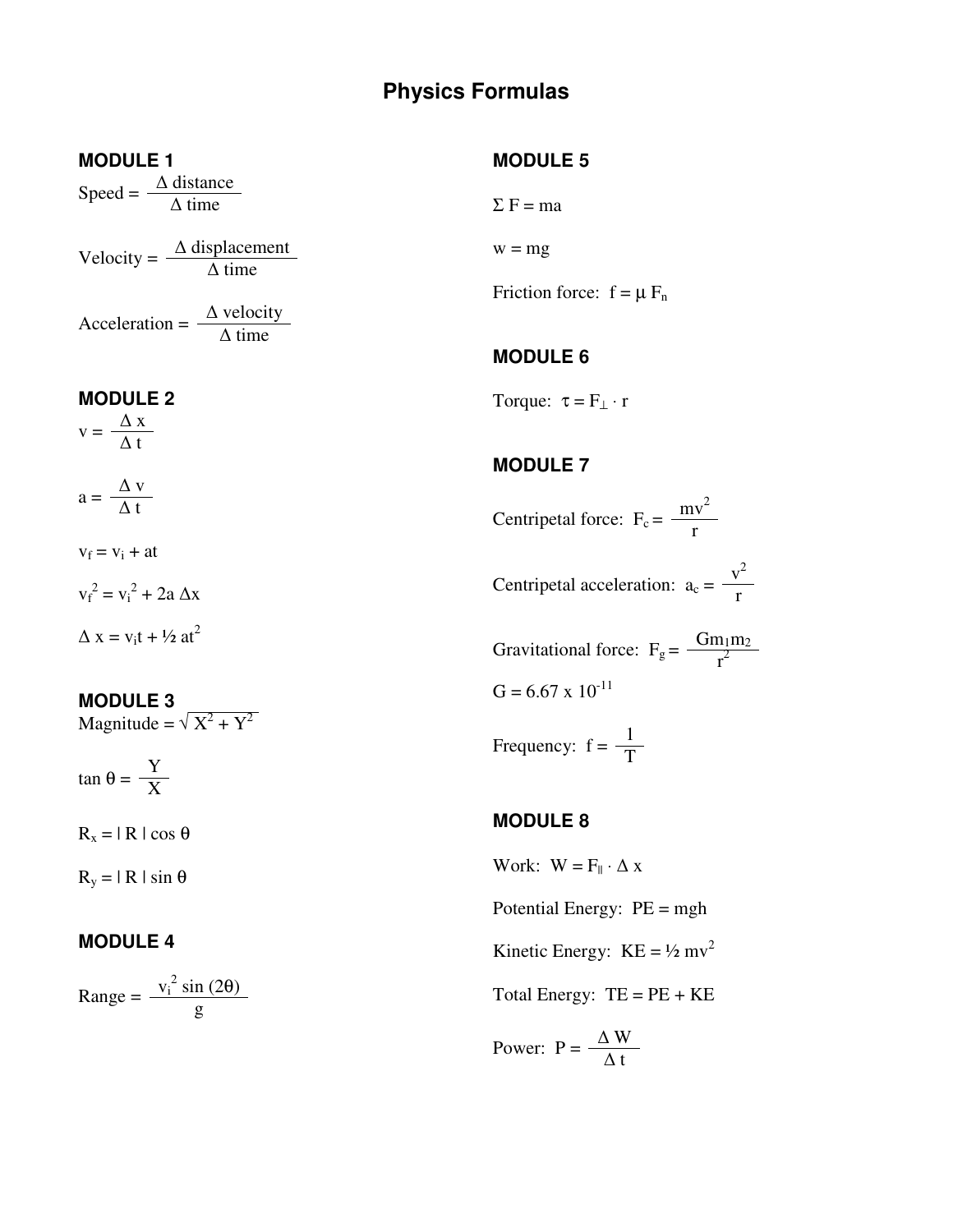# **MODULE 9**

Momentum:  $p = mv$ 

Impulse:  $\Delta p = F \Delta t$ 

Angular momentum:  $L = mvr$ 

#### **MODULE 10**

 $F = -k \Delta x$ 

Period<sub>spring</sub>: T =  $2\pi\sqrt{\frac{m}{k}}$ 

 $PE_{spring} = \frac{1}{2} k(\Delta x)^2$ 

 $KE<sub>spring</sub> + PE<sub>spring</sub> = 1/2 kA<sup>2</sup>$ 

Period<sub>pendulum</sub>: T =  $2\pi \sqrt{\frac{L}{g}}$ 

## **MODULE 11**

Frequency:  $f = \frac{v}{\lambda}$ 

 $v = (331.5 + 0.606T)$ 

 $f_{observed} = \frac{V_{sound} \pm V_{observer}}{V_{ion} \pm V_{observer}}$  $\frac{v_{\text{sound}} - v_{\text{observer}}}{v_{\text{Sound}} + v_{\text{source}}}$  f<sub>true</sub>

Light energy:  $E = hf$   $h = 6.63 \times 10^{-34}$ 

#### **MODULE 12**

Focal length:  $f = \frac{R}{2}$ 

 $n_1 \sin(\theta_1) = n_2 \sin(\theta_2)$ 

Index of refraction:  $n = c/v$   $c = 3 x 10^8$ 

### **MODULE 13**

Electrostatic force:  $F_e = \frac{kq_1q_2}{r^2}$  $k = 9 \times 10^9$  N m<sup>2</sup>/C Electric field:  $E = \frac{F}{q_0}$ 

Electric field of a stationary charge:  $E = \frac{kQ}{r^2}$ 

### **MODULE 14**

Electric potential:  $V = \frac{kQ}{r}$ 

$$
PE = qV
$$

 $\Delta PE = q \Delta V$ 

Electric potential across a capacitor:  $V = \frac{Q}{C_q}$ 

## **MODULE 15**

$$
Current: I = \frac{\Delta Q}{\Delta t}
$$

 $V = I R$ 

 $P = I V$  or  $P = I^2 R$ 

For series:  $R_{effective} = R_1 + R_2 + R_3 + ...$ 

For parallel:  $1 \t 1 \t 1 \t 1$  $\frac{1}{R_{\text{effective}}} = \frac{1}{R_1} + \frac{1}{R_2} + \frac{1}{R_3} + \dots$